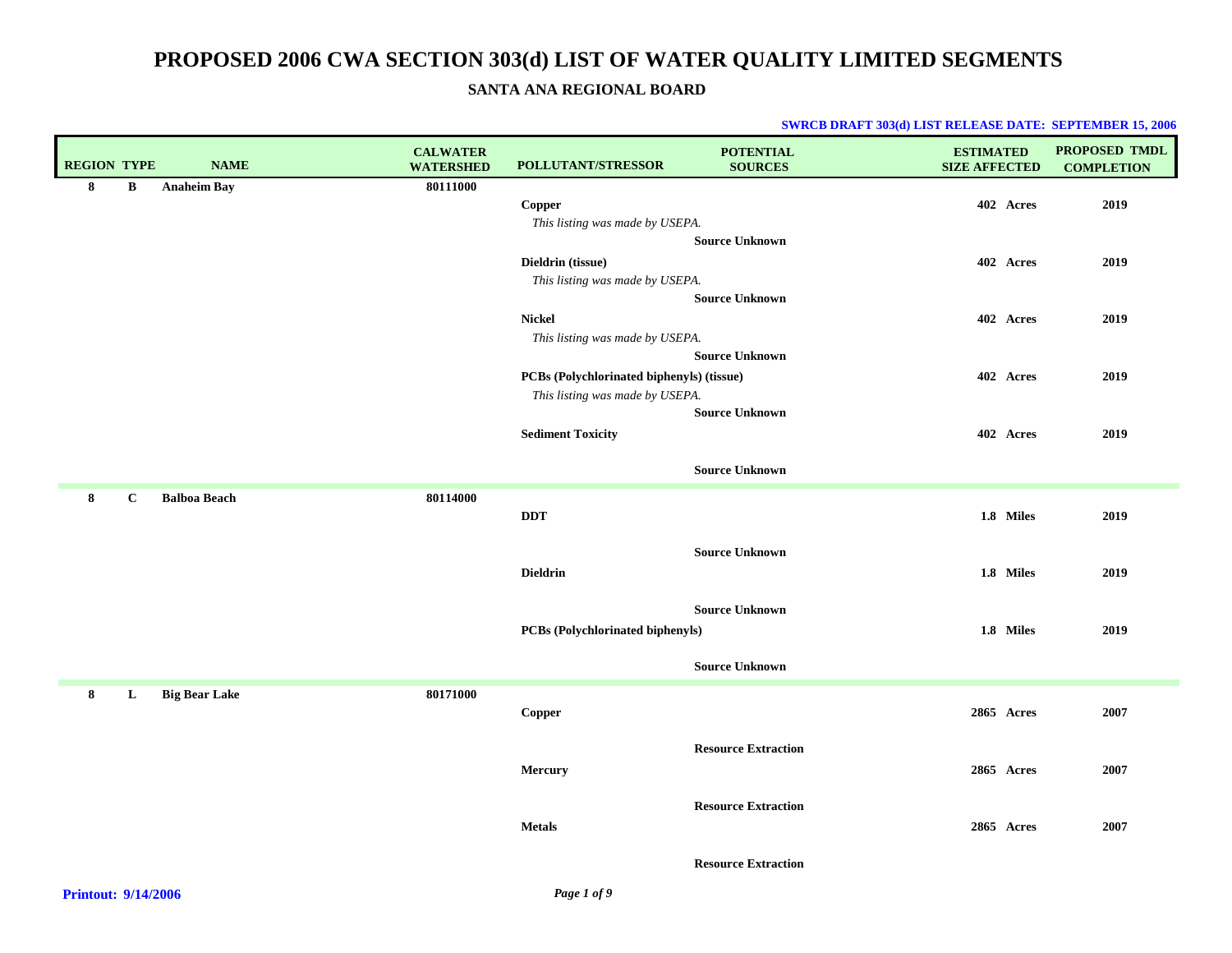**SANTA ANA REGIONAL BOARD**

| <b>REGION TYPE</b> |              | <b>NAME</b>                             | <b>CALWATER</b><br><b>WATERSHED</b> | <b>POLLUTANT/STRESSOR</b>                       | <b>POTENTIAL</b><br><b>SOURCES</b>   | <b>ESTIMATED</b><br><b>SIZE AFFECTED</b> | <b>PROPOSED TMDL</b><br><b>COMPLETION</b> |
|--------------------|--------------|-----------------------------------------|-------------------------------------|-------------------------------------------------|--------------------------------------|------------------------------------------|-------------------------------------------|
|                    |              |                                         |                                     | Noxious aquatic plants                          |                                      | 2865 Acres                               | 2006                                      |
|                    |              |                                         |                                     |                                                 | <b>Construction/Land Development</b> |                                          |                                           |
|                    |              |                                         |                                     |                                                 | <b>Unknown point source</b>          |                                          |                                           |
|                    |              |                                         |                                     | <b>Nutrients</b>                                |                                      | 2865 Acres                               | 2006                                      |
|                    |              |                                         |                                     |                                                 | <b>Construction/Land Development</b> |                                          |                                           |
|                    |              |                                         |                                     |                                                 | <b>Snow skiing activities</b>        |                                          |                                           |
|                    |              |                                         |                                     | PCBs (Polychlorinated biphenyls)                |                                      | 2865 Acres                               | 2019                                      |
|                    |              |                                         |                                     |                                                 | <b>Source Unknown</b>                |                                          |                                           |
|                    |              |                                         |                                     | <b>Sedimentation/Siltation</b>                  |                                      | 2865 Acres                               | 2006                                      |
|                    |              |                                         |                                     |                                                 | <b>Construction/Land Development</b> |                                          |                                           |
|                    |              |                                         |                                     |                                                 | <b>Snow skiing activities</b>        |                                          |                                           |
|                    |              |                                         |                                     |                                                 | <b>Unknown Nonpoint Source</b>       |                                          |                                           |
| 8                  | $\mathbf{C}$ | <b>Bolsa Chica State Beach</b>          | 80111000                            |                                                 |                                      |                                          |                                           |
|                    |              |                                         |                                     | Copper<br>This listing was made by USEPA.       |                                      | 2.6 Miles                                | 2019                                      |
|                    |              |                                         |                                     |                                                 | <b>Source Unknown</b>                |                                          |                                           |
|                    |              |                                         |                                     | <b>Nickel</b>                                   |                                      | 2.6 Miles                                | 2019                                      |
|                    |              |                                         |                                     | This listing was made by USEPA.                 | <b>Source Unknown</b>                |                                          |                                           |
| 8                  | $\bf R$      | <b>Buck Gully Creek</b>                 | 80111000                            |                                                 |                                      |                                          |                                           |
|                    |              |                                         |                                     | <b>Fecal Coliform</b>                           |                                      | 0.3 Miles                                | 2019                                      |
|                    |              |                                         |                                     | Listing is downstream of Pacific Coast Highway. |                                      |                                          |                                           |
|                    |              |                                         |                                     | <b>Total Coliform</b>                           | <b>Source Unknown</b>                | 0.3 Miles                                | 2019                                      |
|                    |              |                                         |                                     | Listing is downstream of Pacific Coast Highway. |                                      |                                          |                                           |
|                    |              |                                         |                                     |                                                 | <b>Source Unknown</b>                |                                          |                                           |
| 8                  | L            | Canyon Lake (Railroad Canyon Reservoir) | 80211000                            |                                                 |                                      |                                          |                                           |
|                    |              |                                         |                                     | <b>Pathogens</b>                                |                                      | 453 Acres                                | 2006                                      |
|                    |              |                                         |                                     |                                                 | <b>Nonpoint Source</b>               |                                          |                                           |
|                    |              |                                         |                                     |                                                 |                                      |                                          |                                           |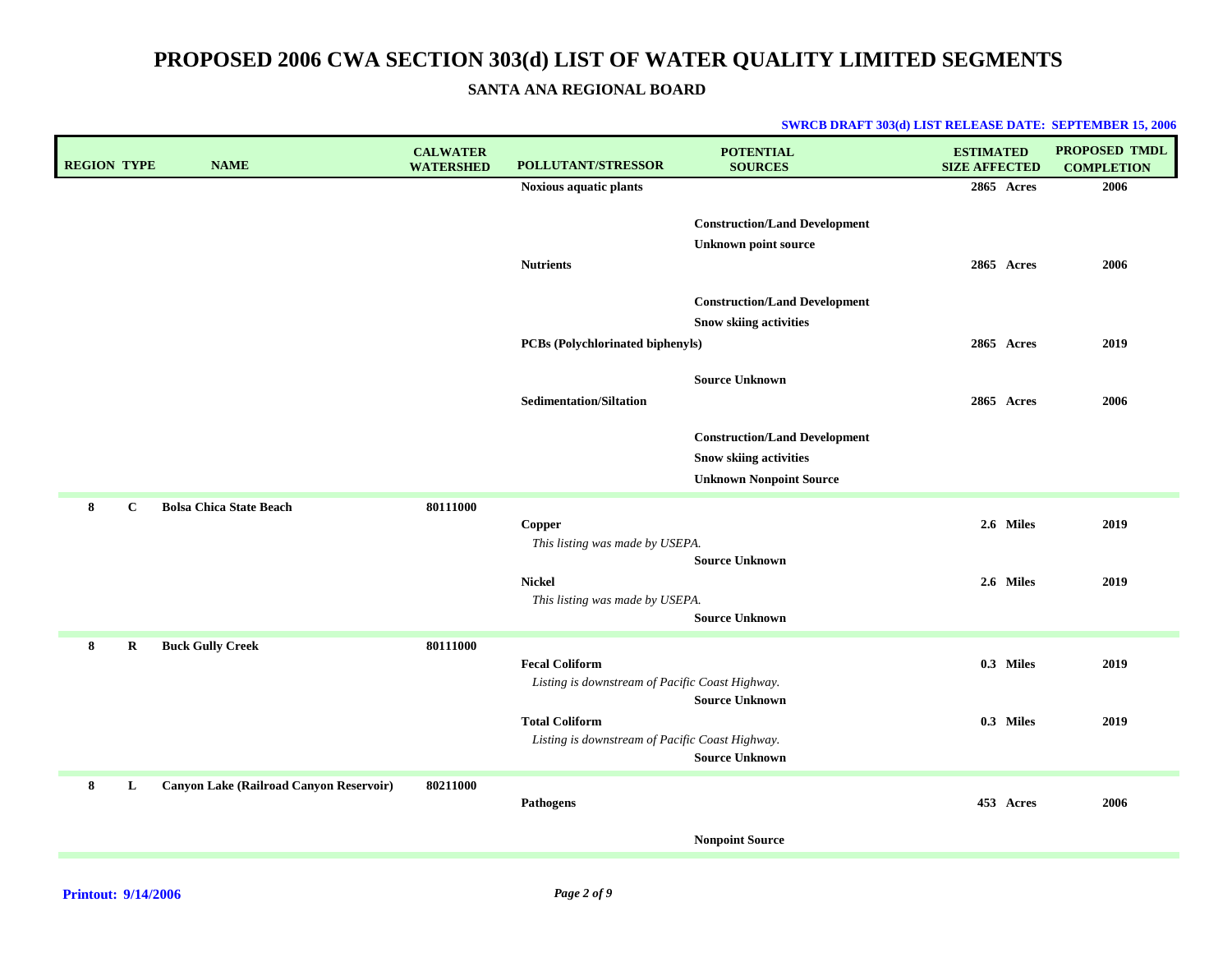### **SANTA ANA REGIONAL BOARD**

| <b>REGION TYPE</b> |              | <b>NAME</b>                        | <b>CALWATER</b><br><b>WATERSHED</b> | <b>POLLUTANT/STRESSOR</b>                  | <b>POTENTIAL</b><br><b>SOURCES</b>   | <b>ESTIMATED</b><br><b>SIZE AFFECTED</b> | PROPOSED TMDL<br><b>COMPLETION</b> |
|--------------------|--------------|------------------------------------|-------------------------------------|--------------------------------------------|--------------------------------------|------------------------------------------|------------------------------------|
| 8                  | $\bf R$      | <b>Chino Creek Reach 1</b>         | 80121000                            | <b>Nutrients</b>                           |                                      | 7.8 Miles                                | 2019                               |
|                    |              |                                    |                                     |                                            |                                      |                                          |                                    |
|                    |              |                                    |                                     |                                            | <b>Agriculture</b><br><b>Dairies</b> |                                          |                                    |
| 8                  | L            | <b>Elsinore, Lake</b>              | 80231000                            |                                            |                                      |                                          |                                    |
|                    |              |                                    |                                     | PCBs (Polychlorinated biphenyls)           |                                      | 2431 Acres                               | 2019                               |
|                    |              |                                    |                                     | <b>Unknown Toxicity</b>                    | <b>Source Unknown</b>                | 2431 Acres                               | 2007                               |
|                    |              |                                    |                                     |                                            |                                      |                                          |                                    |
|                    |              |                                    |                                     |                                            | <b>Unknown Nonpoint Source</b>       |                                          |                                    |
| 8                  | L            | <b>Fulmor, Lake</b>                | 80221000                            | Pathogens                                  |                                      | 4.2 Acres                                | 2019                               |
|                    |              |                                    |                                     |                                            | <b>Unknown Nonpoint Source</b>       |                                          |                                    |
| 8                  | $\mathbf R$  | <b>Grout Creek</b>                 | 80171000                            | <b>Metals</b>                              |                                      | 3.5 Miles                                | 2007                               |
|                    |              |                                    |                                     |                                            | <b>Unknown Nonpoint Source</b>       |                                          |                                    |
|                    |              |                                    |                                     | <b>Nutrients</b>                           |                                      | 3.5 Miles                                | 2008                               |
|                    |              |                                    |                                     |                                            | <b>Unknown Nonpoint Source</b>       |                                          |                                    |
| 8                  | $\mathbf{C}$ | <b>Huntington Beach State Park</b> | 80111000                            | <b>Enterococcus</b>                        |                                      | 5.8 Miles                                | 2019                               |
|                    |              |                                    |                                     | Impaired 50 yards around drain at Magnolia | <b>Source Unknown</b>                |                                          |                                    |
|                    |              |                                    |                                     | <b>PCBs</b> (Polychlorinated biphenyls)    |                                      | 5.8 Miles                                | 2019                               |
|                    |              |                                    |                                     |                                            | <b>Source Unknown</b>                |                                          |                                    |
| 8                  | $\, {\bf B}$ | <b>Huntington Harbour</b>          | 80111000                            |                                            |                                      |                                          |                                    |
|                    |              |                                    |                                     | <b>Chlordane</b>                           |                                      | 221 Acres                                | 2019                               |
|                    |              |                                    |                                     |                                            | <b>Source Unknown</b>                |                                          |                                    |
|                    |              |                                    |                                     | Copper<br>This listing was made by USEPA.  |                                      | 221 Acres                                | 2019                               |
|                    |              |                                    |                                     |                                            | <b>Source Unknown</b>                |                                          |                                    |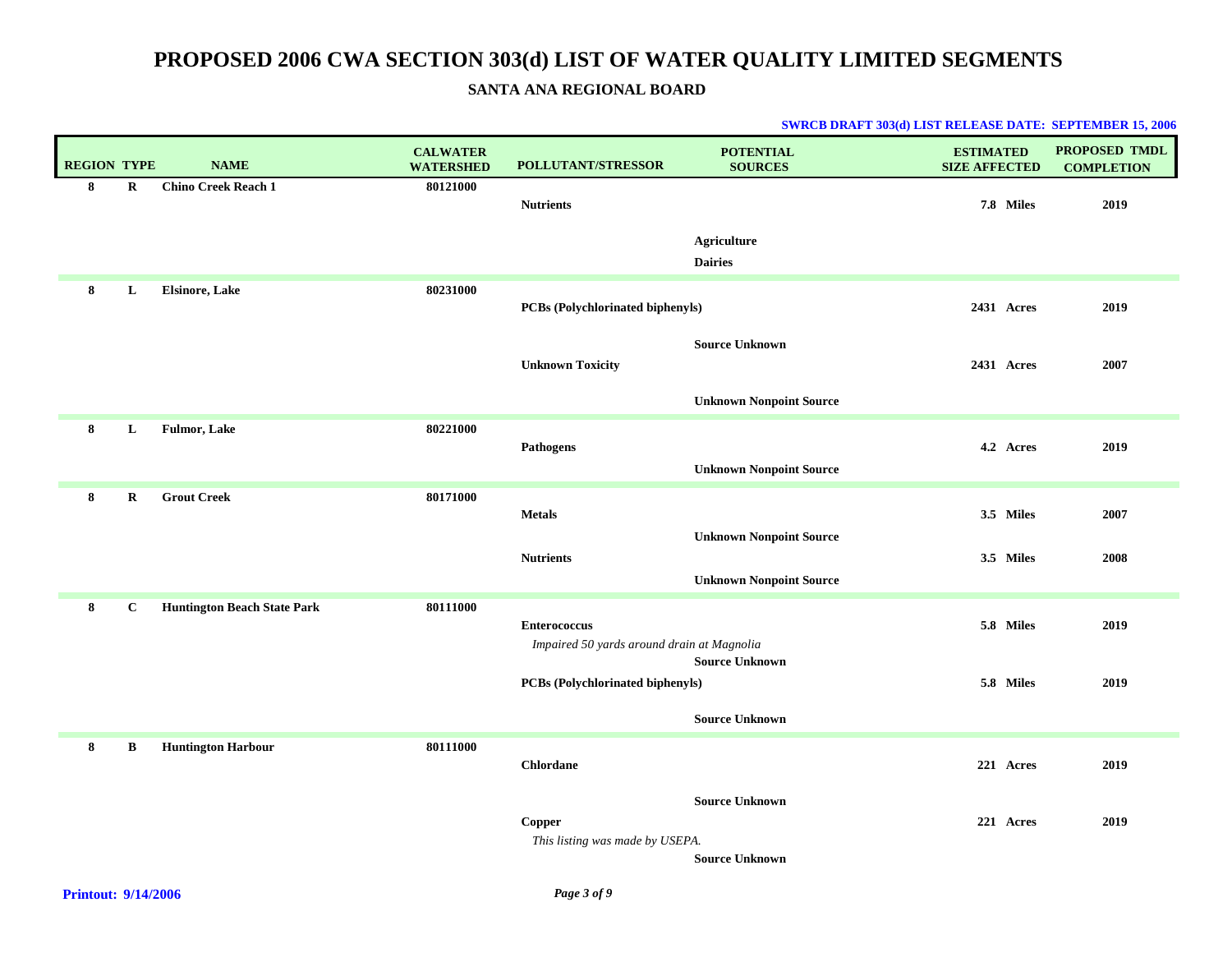**SANTA ANA REGIONAL BOARD**

| <b>REGION TYPE</b> |         | <b>NAME</b>                            | <b>CALWATER</b><br><b>WATERSHED</b> | <b>POLLUTANT/STRESSOR</b>                                                    | <b>POTENTIAL</b><br><b>SOURCES</b>   | <b>ESTIMATED</b><br><b>SIZE AFFECTED</b> | <b>PROPOSED TMDL</b><br><b>COMPLETION</b> |
|--------------------|---------|----------------------------------------|-------------------------------------|------------------------------------------------------------------------------|--------------------------------------|------------------------------------------|-------------------------------------------|
|                    |         |                                        |                                     | Lead                                                                         |                                      | 221 Acres                                | 2019                                      |
|                    |         |                                        |                                     | <b>Nickel</b>                                                                | <b>Source Unknown</b>                | 221 Acres                                | 2019                                      |
|                    |         |                                        |                                     | This listing was made by USEPA.<br>Pathogens                                 | <b>Source Unknown</b>                | 221 Acres                                | 2019                                      |
|                    |         |                                        |                                     | PCBs (Polychlorinated biphenyls) (tissue)<br>This listing was made by USEPA. | <b>Urban Runoff/Storm Sewers</b>     | 221 Acres                                | 2019                                      |
|                    |         |                                        |                                     | <b>Sediment Toxicity</b>                                                     | <b>Source Unknown</b>                | 221 Acres                                | 2019                                      |
|                    |         |                                        |                                     |                                                                              | <b>Source Unknown</b>                |                                          |                                           |
| 8                  | $\bf R$ | <b>Knickerbocker Creek</b>             | 80171000                            | <b>Metals</b>                                                                |                                      | 2 Miles                                  | 2007                                      |
|                    |         |                                        |                                     |                                                                              | <b>Unknown Nonpoint Source</b>       |                                          |                                           |
| 8                  | $\bf R$ | Los Trancos Creek (Crystal Cove Creek) | 80111000                            | <b>Fecal Coliform</b><br>Listing is downstream of Pacific Coast Highway.     | <b>Source Unknown</b>                | 0.19 Miles                               | 2019                                      |
|                    |         |                                        |                                     | <b>Total Coliform</b><br>Listing is downstream of Pacific Coast Highway.     | <b>Source Unknown</b>                | 0.19 Miles                               | 2019                                      |
| 8                  | R       | <b>Lytle Creek</b>                     | 80141000                            | <b>Pathogens</b>                                                             | <b>Unknown Nonpoint Source</b>       | 41 Miles                                 | 2019                                      |
| 8                  | R       | Mill Creek (Prado Area)                | 80121000                            | <b>Nutrients</b>                                                             |                                      | 1.6 Miles                                | 2019                                      |
|                    |         |                                        |                                     |                                                                              | <b>Agriculture</b><br><b>Dairies</b> |                                          |                                           |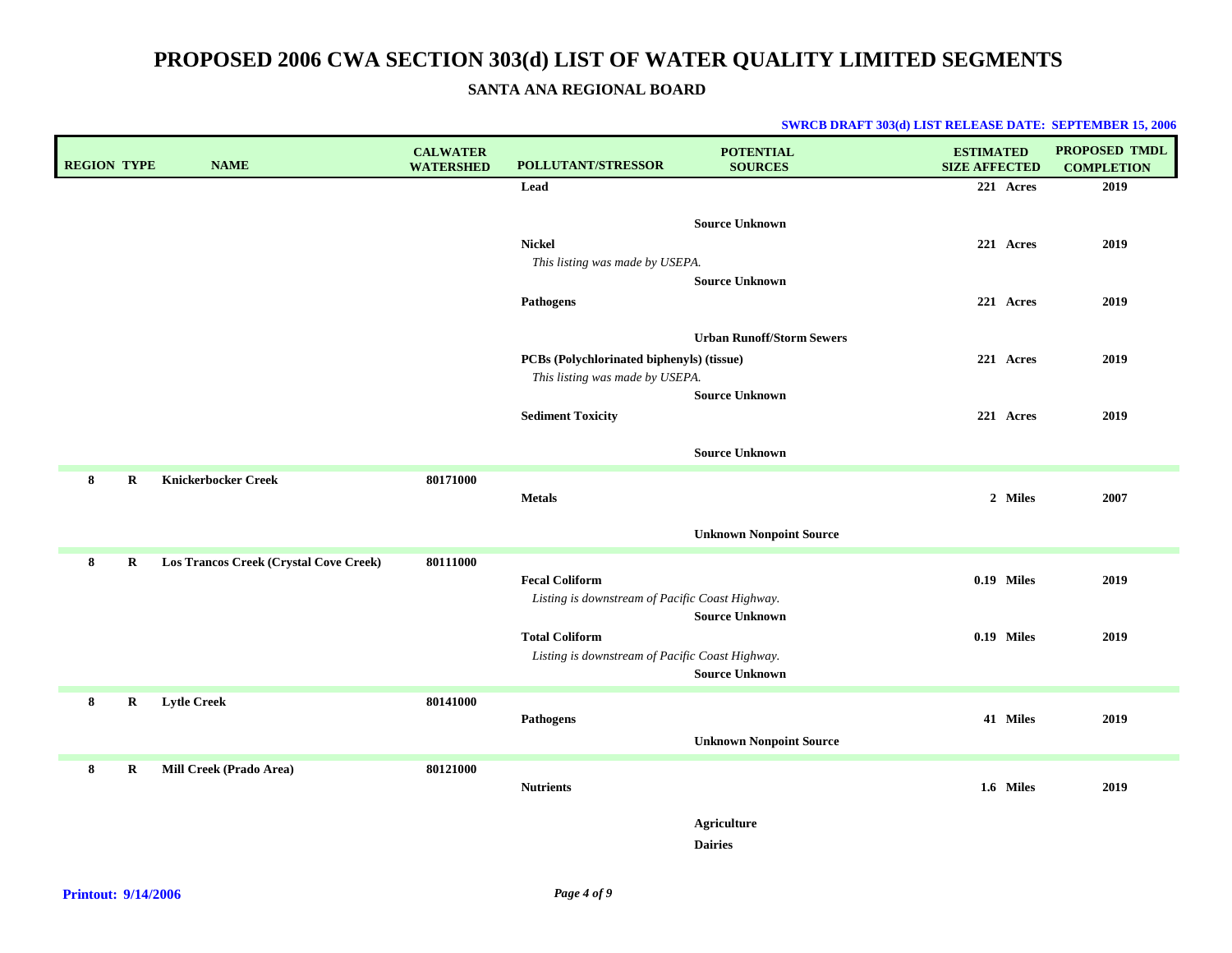**SANTA ANA REGIONAL BOARD**

| 1.6 Miles<br><b>Total Suspended Solids (TSS)</b><br><b>Dairies</b><br>Mill Creek Reach 1<br>80156000<br>8<br>$\bf R$<br>12 Miles<br><b>Pathogens</b><br><b>Unknown Nonpoint Source</b><br>Mill Creek Reach 2<br>80158000<br>8<br>$\mathbf R$<br>12 Miles | 2019<br>2019<br>2019 |
|----------------------------------------------------------------------------------------------------------------------------------------------------------------------------------------------------------------------------------------------------------|----------------------|
|                                                                                                                                                                                                                                                          |                      |
|                                                                                                                                                                                                                                                          |                      |
|                                                                                                                                                                                                                                                          |                      |
|                                                                                                                                                                                                                                                          |                      |
|                                                                                                                                                                                                                                                          |                      |
| Pathogens<br><b>Unknown Nonpoint Source</b>                                                                                                                                                                                                              |                      |
| <b>Mountain Home Creek</b><br>80158000<br>R<br>8<br>3.7 Miles                                                                                                                                                                                            | 2019                 |
| <b>Pathogens</b><br><b>Unknown Nonpoint Source</b>                                                                                                                                                                                                       |                      |
| <b>Mountain Home Creek, East Fork</b><br>8<br>$\bf R$<br>80158000                                                                                                                                                                                        |                      |
| 5.1 Miles<br>Pathogens                                                                                                                                                                                                                                   | 2019                 |
| <b>Unknown Nonpoint Source</b>                                                                                                                                                                                                                           |                      |
| Newport Bay, Lower<br>8<br>B<br>80114000<br><b>Chlordane</b><br>767 Acres                                                                                                                                                                                | 2019                 |
| <b>Source Unknown</b><br>767 Acres<br>Copper                                                                                                                                                                                                             | 2007                 |
| <b>Source Unknown</b><br>$\bf DDT$<br>767 Acres                                                                                                                                                                                                          | 2019                 |
| <b>Source Unknown</b><br>767 Acres<br>PCBs (Polychlorinated biphenyls)                                                                                                                                                                                   | 2019                 |
| <b>Source Unknown</b><br><b>Sediment Toxicity</b><br>767 Acres                                                                                                                                                                                           | 2019                 |
| <b>Source Unknown</b>                                                                                                                                                                                                                                    |                      |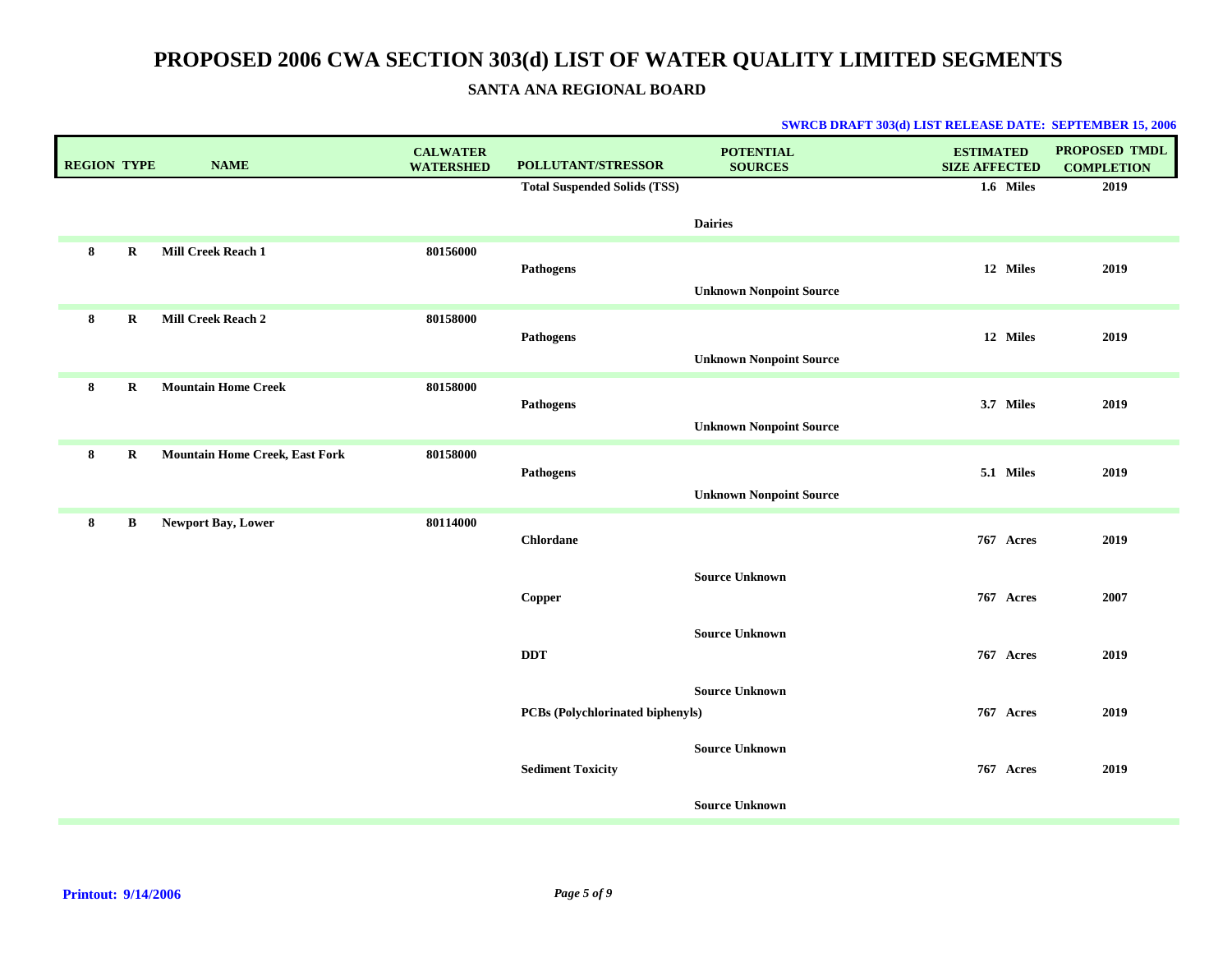### **SANTA ANA REGIONAL BOARD**

| <b>REGION TYPE</b> |             | <b>NAME</b>                                    | <b>CALWATER</b><br><b>WATERSHED</b> | POLLUTANT/STRESSOR               | <b>POTENTIAL</b><br><b>SOURCES</b>                              | <b>ESTIMATED</b><br><b>SIZE AFFECTED</b> | PROPOSED TMDL<br><b>COMPLETION</b> |
|--------------------|-------------|------------------------------------------------|-------------------------------------|----------------------------------|-----------------------------------------------------------------|------------------------------------------|------------------------------------|
| 8                  | ${\bf E}$   | <b>Newport Bay, Upper (Ecological Reserve)</b> | 80111000                            | <b>Chlordane</b>                 |                                                                 | 653 Acres                                | 2019                               |
|                    |             |                                                |                                     | Copper                           | <b>Source Unknown</b>                                           | 653 Acres                                | 2007                               |
|                    |             |                                                |                                     | <b>DDT</b>                       | <b>Source Unknown</b>                                           | 653 Acres                                | 2019                               |
|                    |             |                                                |                                     | <b>Metals</b>                    | <b>Source Unknown</b>                                           | 653 Acres                                | 2019                               |
|                    |             |                                                |                                     | PCBs (Polychlorinated biphenyls) | <b>Urban Runoff/Storm Sewers</b>                                | 653 Acres                                | 2019                               |
|                    |             |                                                |                                     | <b>Sediment Toxicity</b>         | <b>Source Unknown</b>                                           | 653 Acres                                | 2019                               |
|                    |             |                                                |                                     |                                  | <b>Source Unknown</b>                                           |                                          |                                    |
| 8                  | $\mathbf R$ | <b>Peters Canyon Channel</b>                   | 80111000                            | <b>DDT</b>                       |                                                                 | 3 Miles                                  | 2019                               |
|                    |             |                                                |                                     | <b>Toxaphene</b>                 | <b>Source Unknown</b>                                           | 3 Miles                                  | 2019                               |
|                    |             |                                                |                                     |                                  | <b>Source Unknown</b>                                           |                                          |                                    |
| 8                  | L           | Prado Park Lake                                | 80121000                            | <b>Nutrients</b>                 | <b>Nonpoint Source</b>                                          | 90 Acres                                 | 2019                               |
| 8                  | $\bf R$     | <b>Rathbone (Rathbun) Creek</b>                | 80171000                            | <b>Nutrients</b>                 | <b>Snow skiing activities</b><br><b>Unknown Nonpoint Source</b> | 4.7 Miles                                | 2008                               |
|                    |             |                                                |                                     |                                  |                                                                 |                                          |                                    |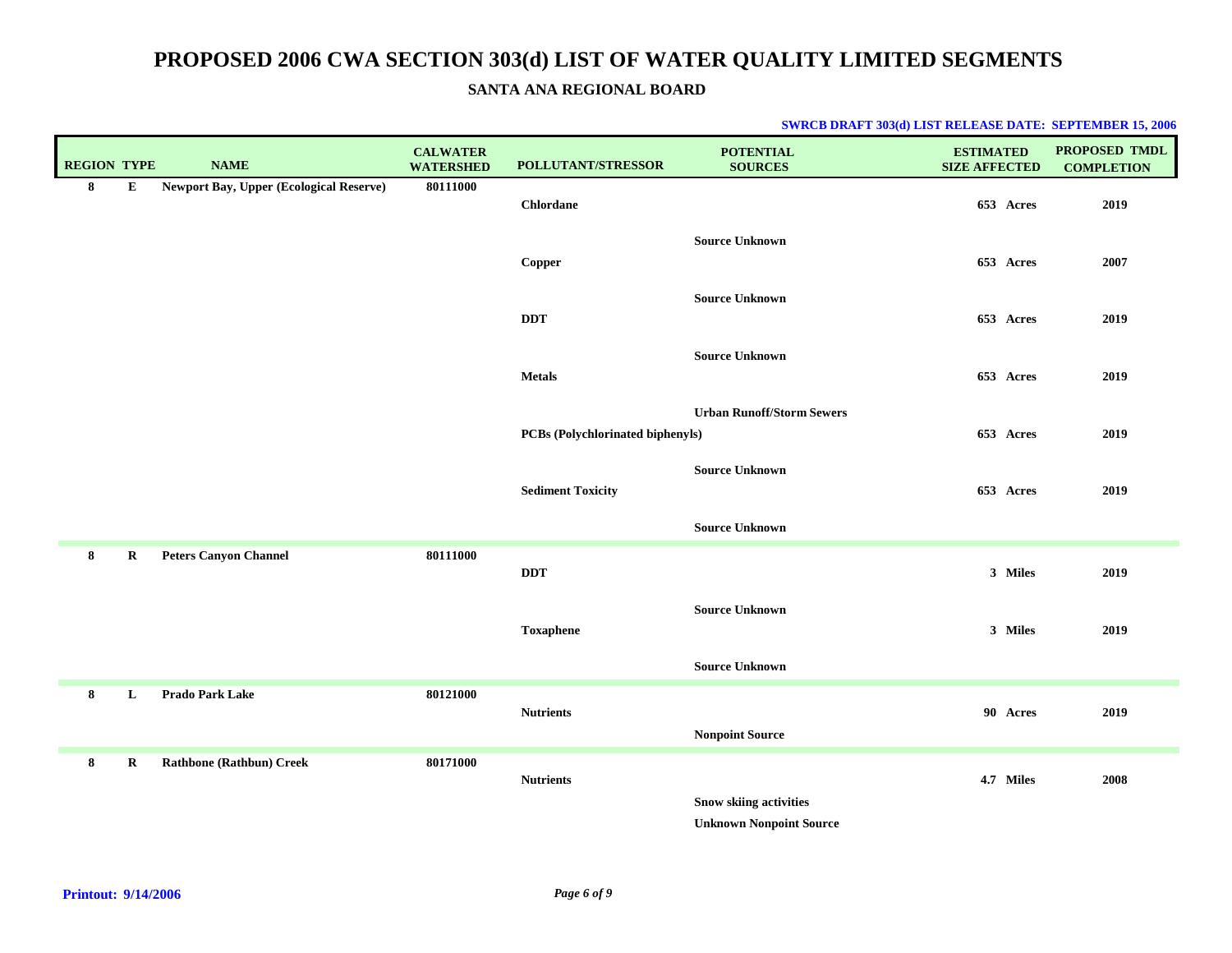**SANTA ANA REGIONAL BOARD**

| <b>REGION TYPE</b> |         | <b>NAME</b>             | <b>CALWATER</b><br><b>WATERSHED</b> | POLLUTANT/STRESSOR               | <b>POTENTIAL</b><br><b>SOURCES</b> | <b>ESTIMATED</b><br><b>SIZE AFFECTED</b> | PROPOSED TMDL<br><b>COMPLETION</b> |
|--------------------|---------|-------------------------|-------------------------------------|----------------------------------|------------------------------------|------------------------------------------|------------------------------------|
|                    |         |                         |                                     | <b>Sedimentation/Siltation</b>   |                                    | 4.7 Miles                                | 2006                               |
|                    |         |                         |                                     |                                  | <b>Snow skiing activities</b>      |                                          |                                    |
|                    |         |                         |                                     |                                  | <b>Unknown Nonpoint Source</b>     |                                          |                                    |
| 8                  | B       | <b>Rhine Channel</b>    | 80114000                            | Copper                           |                                    | 20 Acres                                 | 2019                               |
|                    |         |                         |                                     |                                  | <b>Source Unknown</b>              |                                          |                                    |
|                    |         |                         |                                     | Lead                             |                                    | 20 Acres                                 | 2019                               |
|                    |         |                         |                                     |                                  | <b>Source Unknown</b>              |                                          |                                    |
|                    |         |                         |                                     | Mercury                          |                                    | 20 Acres                                 | 2019                               |
|                    |         |                         |                                     |                                  | <b>Source Unknown</b>              |                                          |                                    |
|                    |         |                         |                                     | PCBs (Polychlorinated biphenyls) |                                    | 20 Acres                                 | 2019                               |
|                    |         |                         |                                     |                                  | <b>Source Unknown</b>              |                                          |                                    |
|                    |         |                         |                                     | <b>Sediment Toxicity</b>         |                                    | 20 Acres                                 | 2019                               |
|                    |         |                         |                                     |                                  | <b>Source Unknown</b>              |                                          |                                    |
|                    |         |                         |                                     | Zinc                             |                                    | 20 Acres                                 | 2019                               |
|                    |         |                         |                                     |                                  | <b>Source Unknown</b>              |                                          |                                    |
| 8                  | $\bf R$ | San Diego Creek Reach 1 | 80111000                            | <b>Fecal Coliform</b>            |                                    |                                          | 2019                               |
|                    |         |                         |                                     |                                  |                                    | 7.8 Miles                                |                                    |
|                    |         |                         |                                     |                                  | <b>Urban Runoff/Storm Sewers</b>   |                                          |                                    |
|                    |         |                         |                                     |                                  | <b>Other Urban Runoff</b>          |                                          |                                    |
|                    |         |                         |                                     | Selenium                         |                                    | 7.8 Miles                                | 2007                               |
|                    |         |                         |                                     |                                  | <b>Source Unknown</b>              |                                          |                                    |
|                    |         |                         |                                     | <b>Toxaphene</b>                 |                                    | 7.8 Miles                                | 2019                               |
|                    |         |                         |                                     |                                  | <b>Source Unknown</b>              |                                          |                                    |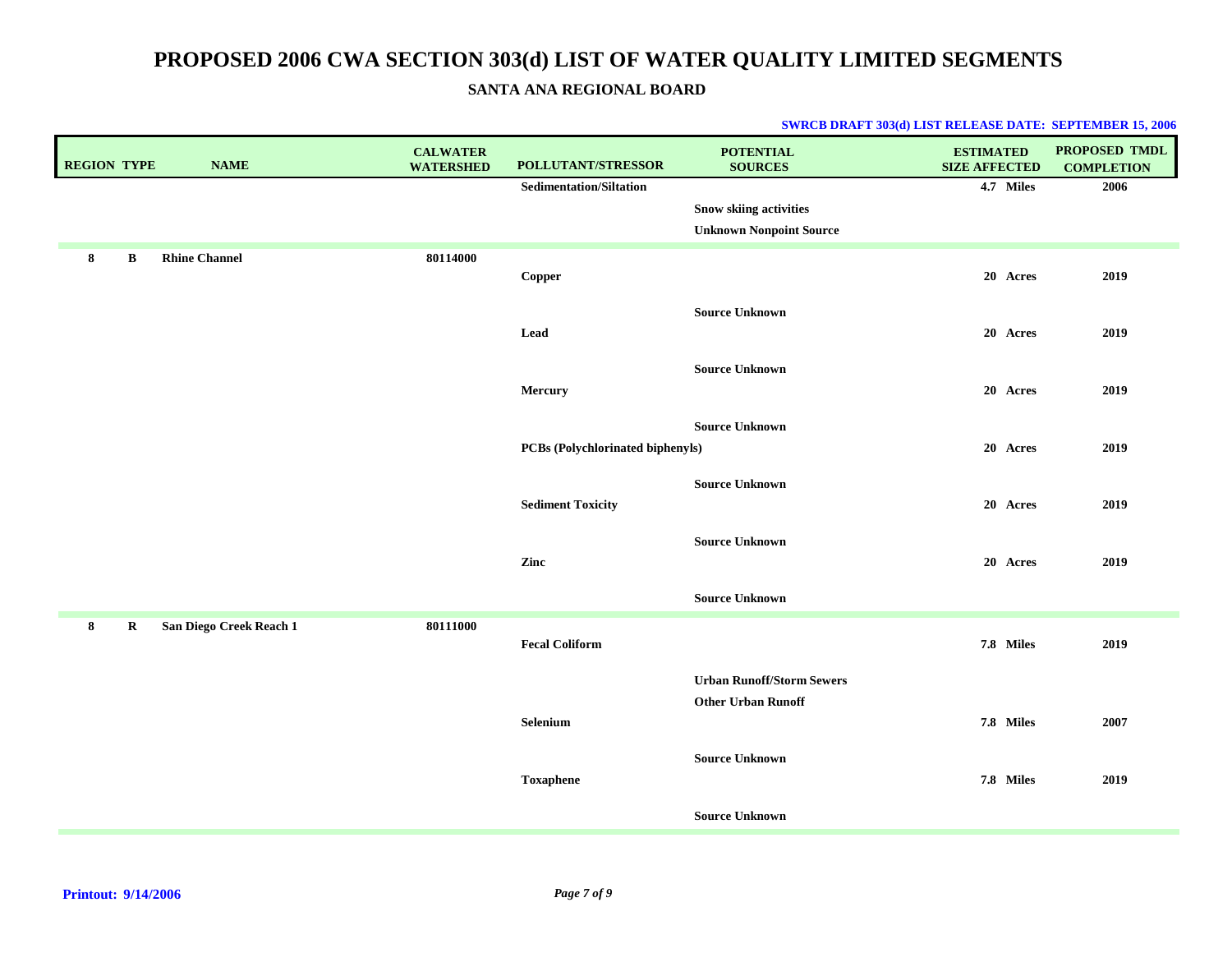### **SANTA ANA REGIONAL BOARD**

| <b>REGION TYPE</b> |             | <b>NAME</b>              | <b>CALWATER</b><br><b>WATERSHED</b> | <b>POLLUTANT/STRESSOR</b>                                            | <b>POTENTIAL</b><br><b>SOURCES</b>   | <b>ESTIMATED</b><br><b>SIZE AFFECTED</b> | <b>PROPOSED TMDL</b><br><b>COMPLETION</b> |
|--------------------|-------------|--------------------------|-------------------------------------|----------------------------------------------------------------------|--------------------------------------|------------------------------------------|-------------------------------------------|
| 8                  | $\bf R$     | San Diego Creek Reach 2  | 80111000                            | <b>Metals</b>                                                        | <b>Urban Runoff/Storm Sewers</b>     | 6.3 Miles                                | 2007                                      |
| 8                  | $\bf R$     | Santa Ana River, Reach 4 | 80127000                            | <b>Pathogens</b>                                                     |                                      | 14 Miles                                 | 2019                                      |
|                    |             |                          |                                     |                                                                      | <b>Nonpoint Source</b>               |                                          |                                           |
| 8                  | $\bf R$     | Santiago Creek, Reach 4  | 80112000                            | Salinity/TDS/Chlorides                                               | <b>Source Unknown</b>                | 9.8 Miles                                | 2019                                      |
| 8                  | $\mathbf C$ | <b>Seal Beach</b>        | 80111000                            | <b>Enterococcus</b><br>Impaired 50 yards around drain at 1st Street. | <b>Source Unknown</b>                | 0.53 Miles                               | 2019                                      |
|                    |             |                          |                                     | <b>PCBs (Polychlorinated biphenyls)</b>                              | <b>Source Unknown</b>                | $0.53$ Miles                             | 2019                                      |
| 8                  | $\bf R$     | <b>Silverado Creek</b>   | 80112000                            | <b>Pathogens</b>                                                     | <b>Unknown Nonpoint Source</b>       | 11 Miles                                 | 2019                                      |
|                    |             |                          |                                     | Salinity/TDS/Chlorides                                               | <b>Unknown Nonpoint Source</b>       | 11 Miles                                 | 2019                                      |
| 8                  | $\bf R$     | <b>Summit Creek</b>      | 80171000                            | <b>Nutrients</b>                                                     | <b>Construction/Land Development</b> | 1.5 Miles                                | 2008                                      |